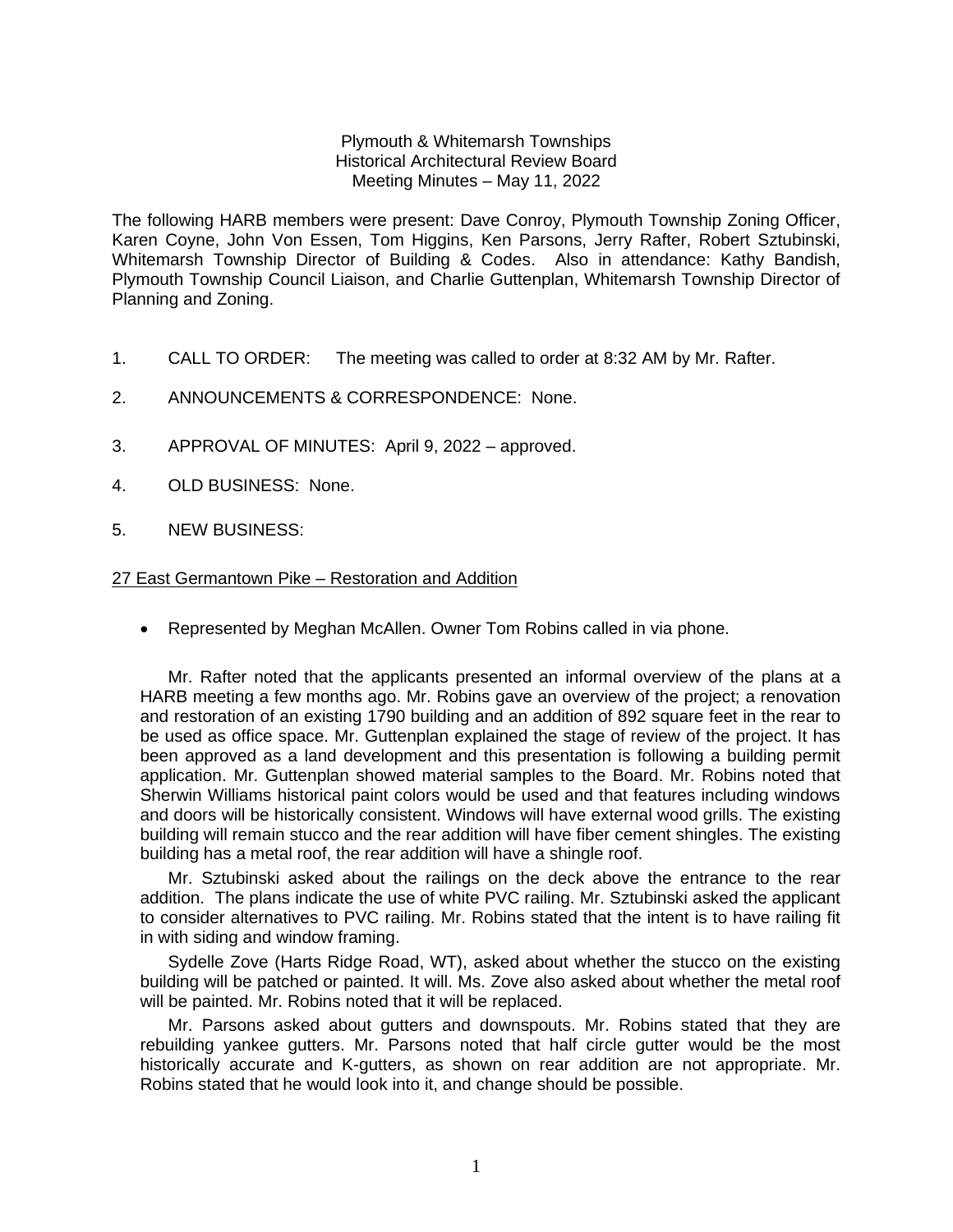Mr. Parsons inquired about the roof overhang. Mr. Robins stated that it will match existing roof. A motion to recommend the Board of Supervisors approve a Certificate of Appropriateness was made, seconded, and approved by a vote of 7-0.

## 5/15 East Germantown Pike – Presentation on History of Properties

• Presented by Sydelle Zove (Harts Ridge Road, WT),

The presentation provided a detailed architectural history of the two properties using material primarily from the Plymouth Meeting Historical Society. 5 E Germantown Pike has historically been a residence and general store, and later a post office. There were various architectural changes to 5 E Germantown over time. A feed shed and stable, and later a telephone exchange building were located in the space between 5 and 15 E Germantown. 15 E Germantown was originally a double home, later converted to a single-family dwelling. The recently demolished brick addition was constructed in 1908 and used as a barber shop. Originally there were two small porches on the façade, as opposed to the more recent single porch. Additional details can be found in Ms. Sydelle's PowerPoint presentation located in the Township files.

## 15 East Germantown Pike – Informal Presentation on Proposed Changes.

• Presented by John McDonald of KSM Architects (site architect)

Mr. Rafter introduced the project which includes the restoration of the original structure and an addition in the rear. The buildings will be used for office space. Mr. Guttenplan noted that the Planning Commission referred the project to HARB after considering the land development application. The applicants recently presented to HARB regarding the demolition. They have received zoning relief for this project.

Mr. McDonald presented samples of siding, stucco, paint, and a shutter. He stated that the intent of the project is to return the building to what it was historically. Mr. McDonald described historic 1830 era paint colors, window style, and architectural features including functional shutters, S-hooks, and hardware. He noted the roof along the façade will be replaced and federalist church style doors will be used. Posts will be federal style. Asphalt shingles will be used for the roof.

There was clarification by Mr. McDonald that the renderings are to scale. There was a comment by Mr. Sztubinski about the flat roof on the breeze way and potential for maintenance issues as well as an aesthetic consideration. The Board agreed that a modification should be considered. Mr. Parsons commented on the etching in the stucco, a historic practice that is meant to give the impression of stonework. The Board decided to recommend the removal of the etching. There was discussion about the heights of the roofs.

It was determined that the applicants should return after modifying plans. The following aspects are to be modified:

- Ensuring that the windowpanes are the appropriate style. There was consideration about whether 6 over 9 or 6 over 6 windows were most appropriate.
- There was a request for greater detail on the renderings of window casing.